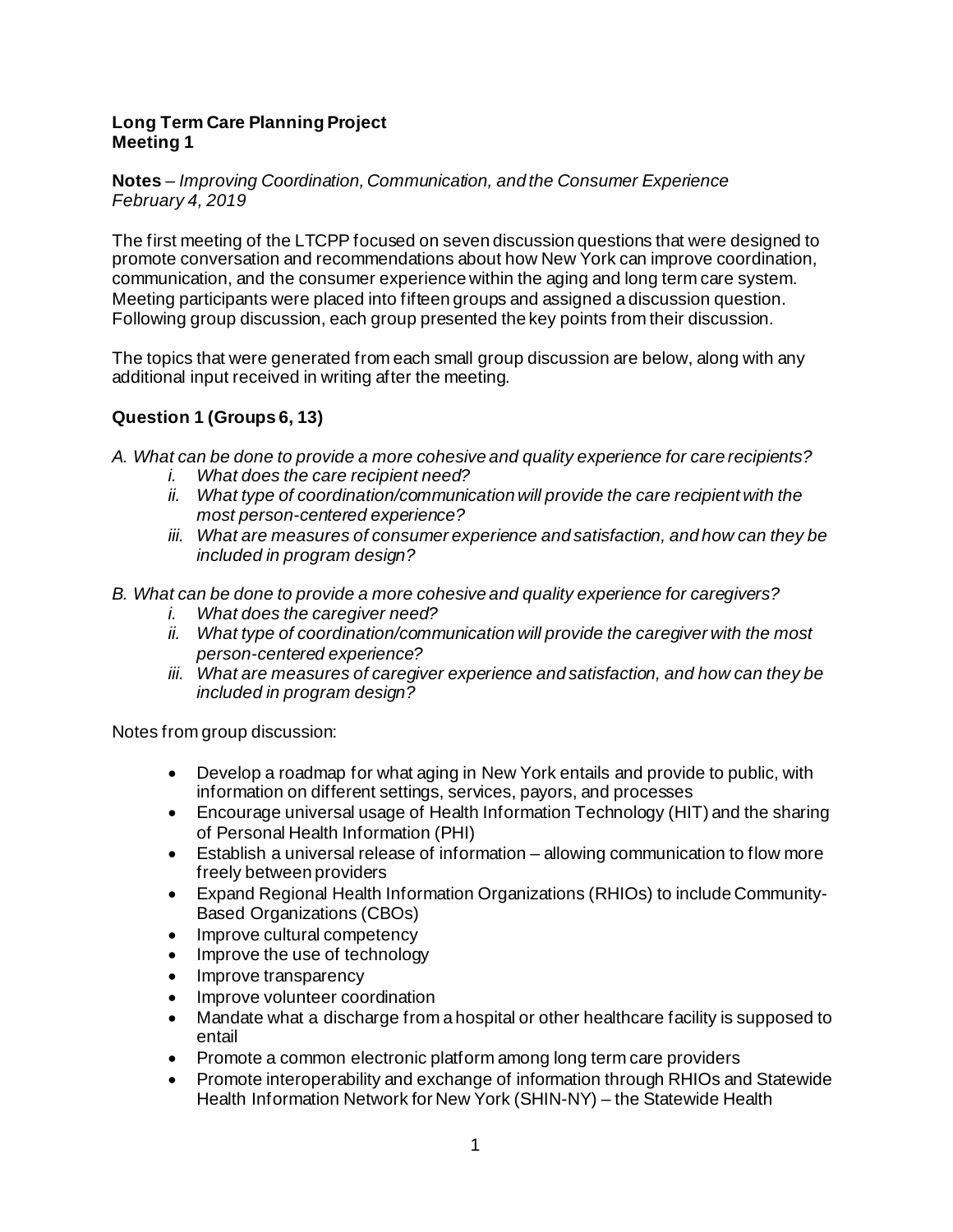Information Network for New York enables the sharing of data statewide, ensuring that providers have access to patient's electronic medical record, with the patient's consent, wherever and whenever they need it

- Promote programs and regulations that encourage universal design and address the older housing stock in the State
- Provide training and education, especially in the discharge setting
- Provide training to caregivers
- Require incorporation of universal design in all new construction
- Provide setting education differing facilities provide drastically different services and have differing capabilities – public is often unaware of differences

# **Question 2 (Groups 7, 14)**

*What are the barriers to coordination/communication across agencies, and how can it be improved?* 

*A. What can we do at the agency level to ensure coordination of services and information?*

- Address the inequity of program quality and availability by income and geography
- Address conflicting information from different service providers
- Coding for long term services should be more nuanced and reflect the needs of the patient, especially for services to disruptive, behavioral health, or dementia patients
- Develop a single, integrated service delivery system
- Align metrics and funding priorities to reduce duplication of services that may limit access due to competition between organizations providing similar services
- Establish a single gatekeeper for service delivery when there are multiple providers/services – from both a case management, payment, and medical perspective
- Establish a single, trustworthy place for all to go for information on Long Term Supports and Services (LTSS)
- Establish an outreach plan to ensure New Yorkers are informed
- Issue information clarifying State agency roles and jurisdictions
- Re-certification process for Medicaid eligibility needs to be reviewed
- Staff turnover at facilities hampers quality improvement (QI) efforts as new training is always underway
- There are limits to funding and human resources
- Unclear jurisdiction for programs and services with NYS Department of Health (DOH) as to which office or division is in control
- Use of paper records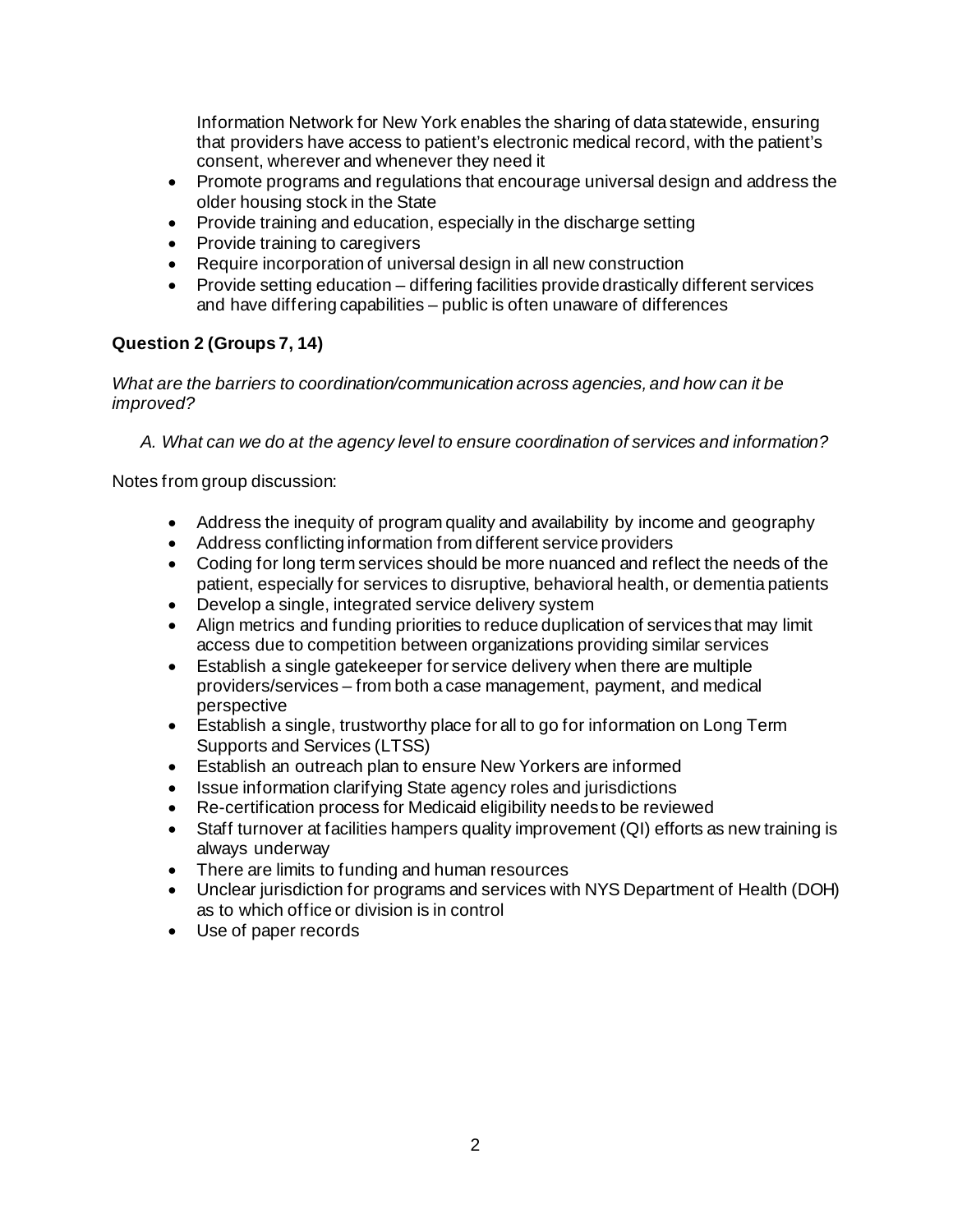# **Question 3 (Groups 1, 8, 15)**

*What are the barriers to communication across provider types and settings, including clinical, aging, and other human services?* 

Notes from group discussion:

- Ability to speak to the care recipient and primary caregiver at the same time
- Education improve and standardize provider education on services and CBOs in their areas
- Cultural competency
- Follow through on the plans of care
- Language communication with non-English speakers
- PHI particularly in terms of behavioral health providers; also noted general issues with the use of viewing PHI
- Primary Care Provider (PCP) involvement
- Lack of clarity to the public on types of facilities and the services available
- Inconsistent standardized information for county workers to provide with regard to services and supports in their regions
- Gather different provider perspectives on a patient at discharge
- Record releases specific releases are needed for different types of records
- Lack of resources to make "warm handoffs" more frequent
- Role Confusion who takes the lead role on issues and services when a client has multiple providers

### **Question 4 (Groups 2, 9)**

*Are there current systems to assist caregivers in specific service sectors that are working and why?* 

- Caregivers are an integral part of the care team
- Collaborate to provide more rural transportation services and options
- Develop a standard electronic database
- Develop ad campaigns targeted at caregivers
- Encourage appropriate use of technology
- Establish Centers for Excellence for Caregivers
- Include Home Health Aides (HHAs) and others in care coordination
- Invest in quality training for the workforce
- Look at Health Link NY, a member of the Strategic Health Information Exchange Collaborative, to learn best practices in ensuring patients and providers are appropriately connected to receive and provide the best care
- Promote all providers to be in RHIOs/SHIN-NY with interoperability
- Promote and incentivize the use of HIT and interoperability with access for all CBOs, caregivers, patients, physicians, facilities
- Provide educational materials to caregivers via web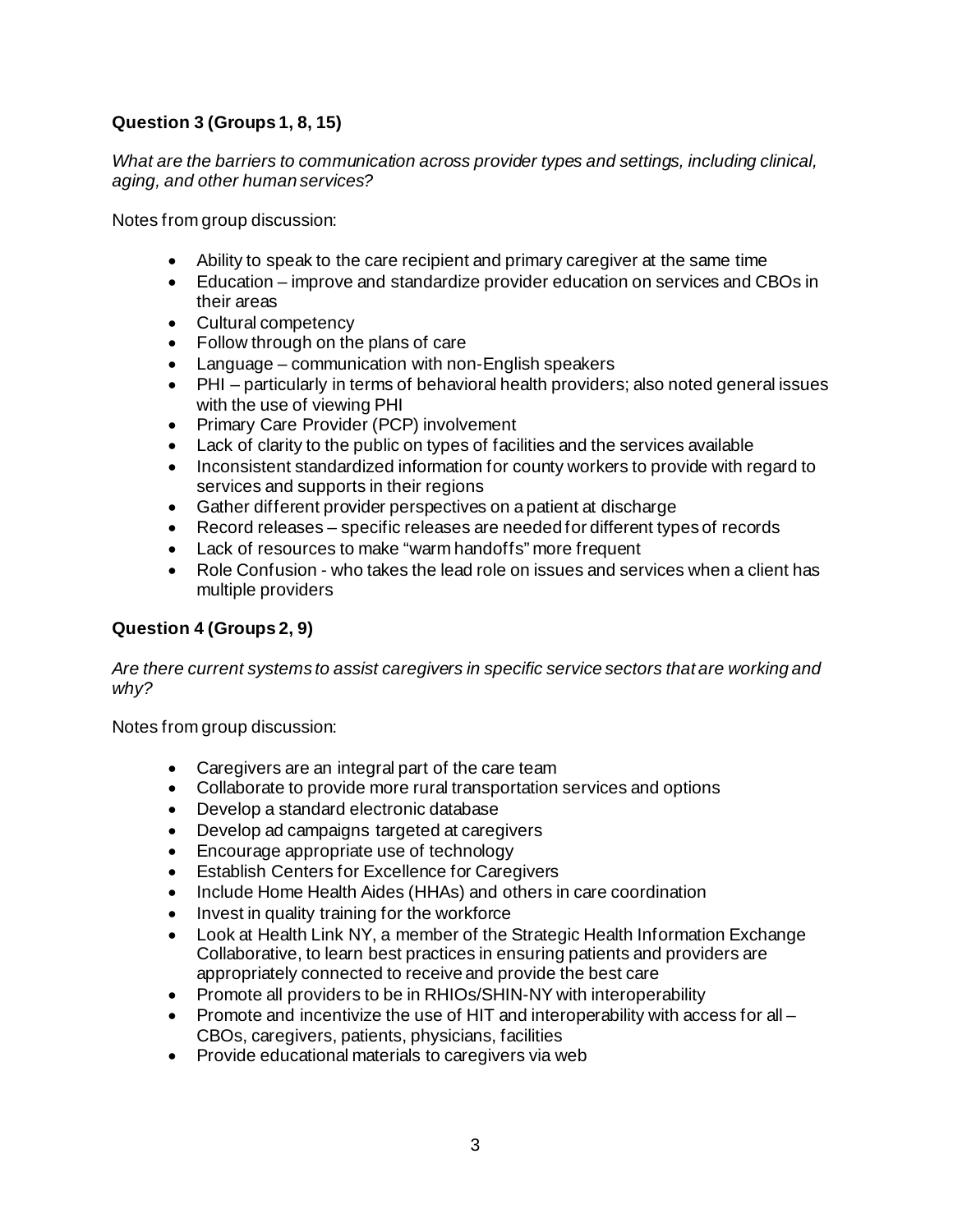## **Question 5 (Group 10)**

*How do we ensure all providers, care recipients, and caregivers have the most up-to-date information without creating additional burdens? What are your ideas on how to improve this process?*

Notes from group discussion:

- Develop one source of information for all payors should include cost of services
- Incentivize the use of user-friendly HIT and information sharing
- Issues with the CARE Act caregiver is appointed in the acute care setting, but downstream providers do not always get the necessary information
- People do not know what they need to know about long term care until a crisis occurs
- Provide a navigator for the NYS Long Term Care system
- Review pop up social day programs that are paid for by Medicaid; review the Centers for Medicare and Medicaid Services (CMS) discharge planner guide
- Standardize information provided at discharge for care planning
- Standardize RHIO with one consent form

### **Question 6 (Groups 4, 11)**

*What does an ideal communication and coordination system look like?*

- Develop a person-centered one-stop shop for PHI sharing with caregivers having access
- Develop an open-access, web-system for sharing information
- Emphasize, incentivize greater connectivity between LTSS providers, CBOs and physicians (some providers do not use Electronic Health Records (EHR) at all)
- Home health aides need access to the EHR as a key to care coordination
- Improve RHIO connectivity, include CBOs
- Need stronger clinical components across providers including physician to physician and physician to CBO
- Promote EHR usage and interoperability in all facilities
- Provide access to wireless and cellular services to every resident to facilitate better use of HIT
- Provide more training, or standardize training and resources for discharge planners to ensure that all patients receive the same information and options
- Review United Hospital Fund (UHF) work on hospital to home Provide discharge planners with more training to provide best information on community services and resources available within a given region
- Service delivery expectation should be open and honest
- There should be stronger linkages to all program operators through EHR/HIT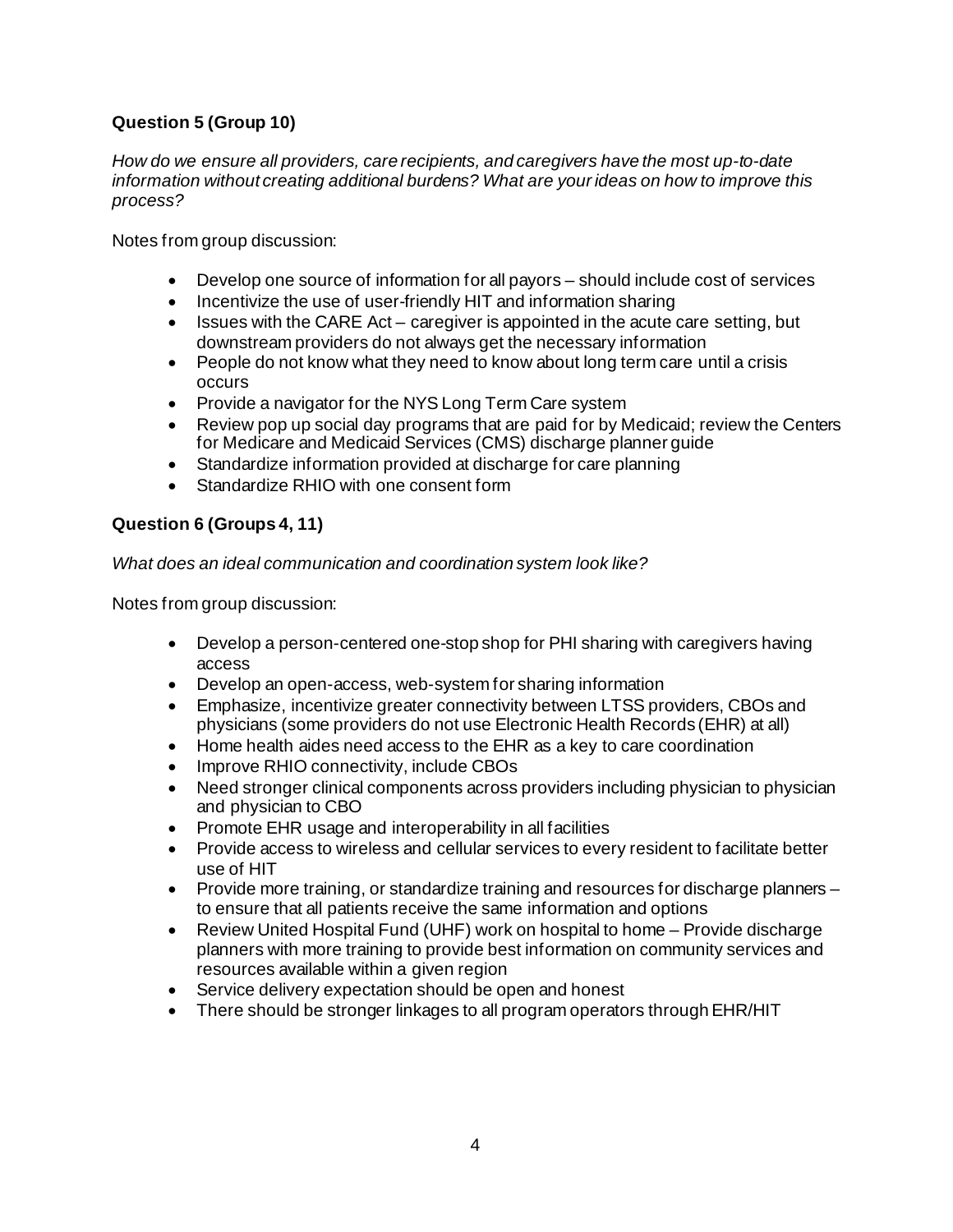## **Question 7 (Groups 3, 5, 12)**

*How can we better coordinate a person's care? With multiple care managers, who really takes the lead? Should a hierarchy of care management be established? What are your ideas and/or examples of how care coordinators and case managers working in different systems might collaborate to better coordinate a person's care and social supports?*

Notes from group discussion:

- Care for the patient should be fundamental
- Clarify acronyms lack of understanding from consumers
- Consider development of a single assessment tool
- Do physicians know enough about community care/providers?
- Educate providers on tools and services that are available
- Establish a standard for expertise on services and programs within the Area Agencies on Aging (AAA) region
- Establish accountability for a patient's overall care plan within a single agency
- Improve communication on which provider should take the lead for a patient with multiple providers
- Link the medical record with the social service record and house them in one location
- Need better communication among multiple regulatory types
- Need more investment and direction on common technology systems for facilities and providers to facilitate communication and data exchange across RHIO and SHIN-NY – allow CBOs to access and view/update
- Payor source creates barriers all individuals should receive the care they need regardless of payor
- Provide better guidance and information to providers and facilities on what information and data is available and make it more "shareable" so facilities and providers are not duplicating assessments
- Provide clear instruction on how to coordinate and who should take the lead considering each payor's rules and liabilities
- Provide patients and caregivers greater access to their EHR and access on the RHIO
- Undertake Medicare Care Management streamlining

#### **Additional Comments Received After Group Discussion (including submission by email)**

- Universal Consent look at what other states are doing
- Housing what is being developed and where? We need smaller homes closer to downtown/services
- Cultural competency allows for trust
- Playing field is stacked against CBOs
- Can Naturally Occurring Retirement Communities (NORC) play a bigger role downstate?
- Health plans would like to work with CBOs, but there is no one place to find out about what is offered
- Need measurement for consumer satisfaction
- Look at ease of access for services and providing stability for caregivers
- Encourage mutual education meetings between agencies and care managers